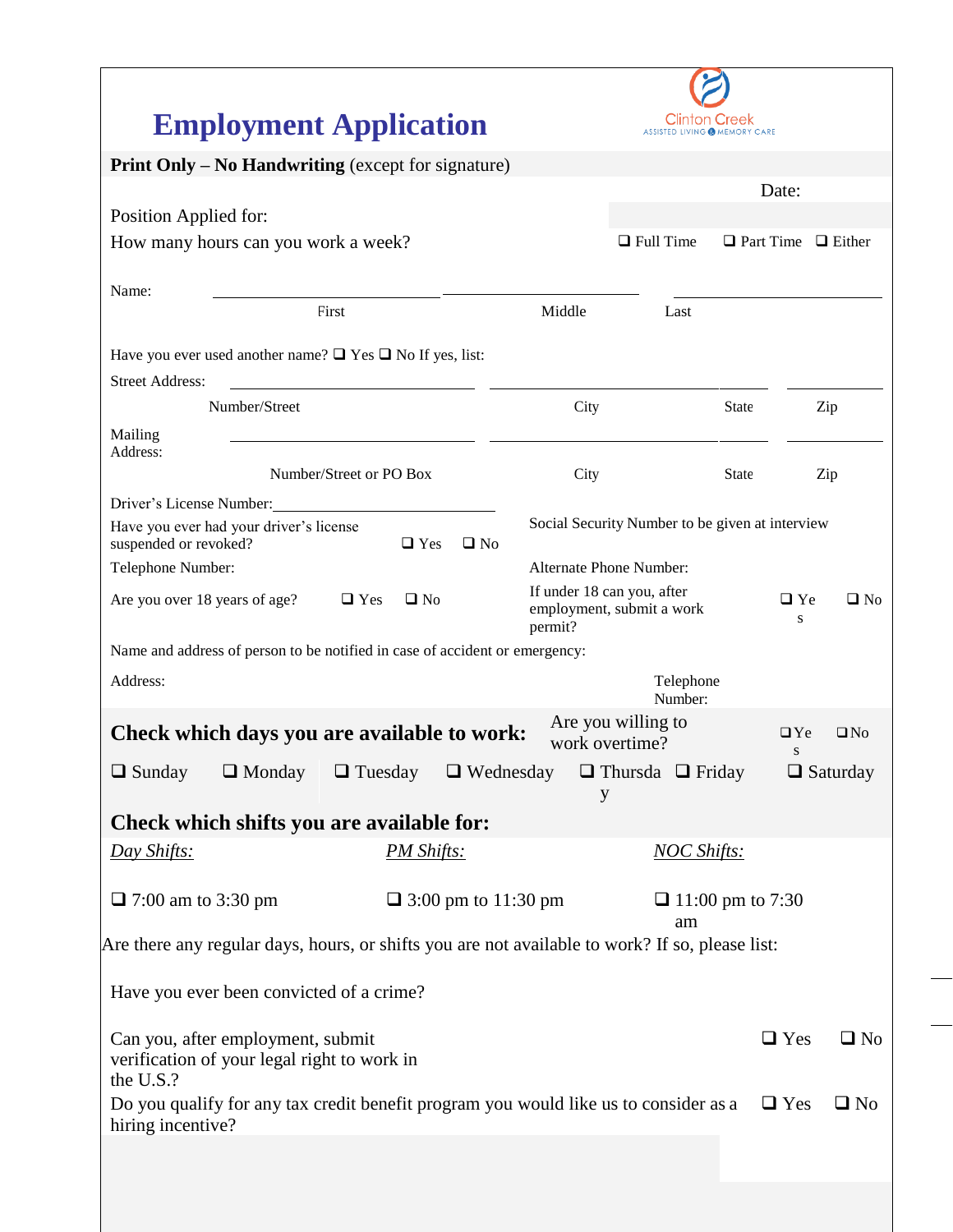| $\Box$ No<br>May we contact your present employer?<br>$\Box$ Yes                                                       |                     |                       |             |  |  |  |  |
|------------------------------------------------------------------------------------------------------------------------|---------------------|-----------------------|-------------|--|--|--|--|
| WORK EXPERIENCE - list the jobs held in the last 5 years, with the most recent first. Use extra paper if needed.       |                     |                       |             |  |  |  |  |
| Name of Employer                                                                                                       | Address:            | Dates Worked:<br>From | Supervisor: |  |  |  |  |
| Phone:                                                                                                                 |                     | To                    |             |  |  |  |  |
| Job Title and Type of Work:                                                                                            | Reason for leaving: |                       |             |  |  |  |  |
| List general duties performed:                                                                                         |                     |                       |             |  |  |  |  |
| <b>WORK EXPERIENCE</b>                                                                                                 |                     |                       |             |  |  |  |  |
| Name of Employer                                                                                                       | Address:            | Dates Worked:<br>From | Supervisor: |  |  |  |  |
| Phone:                                                                                                                 |                     | To                    |             |  |  |  |  |
| Job Title and Type of Work:                                                                                            | Reason for leaving: |                       |             |  |  |  |  |
| List general duties performed:                                                                                         |                     |                       |             |  |  |  |  |
| <b>WORK EXPERIENCE</b>                                                                                                 |                     |                       |             |  |  |  |  |
| Name of Employer                                                                                                       | Address:            | Dates Worked:<br>From | Supervisor: |  |  |  |  |
| Phone:                                                                                                                 |                     | To                    |             |  |  |  |  |
| Job Title and Type of Work:                                                                                            | Reason for leaving: |                       |             |  |  |  |  |
| List general duties performed:                                                                                         |                     |                       |             |  |  |  |  |
| DO YOU HAVE ANY OTHER JOB EXPERIENCE THAT WOULD HELP YOU WITH THE<br>JOB YOU ARE APPLYING FOR? IF YES, PLEASE EXPLAIN: |                     |                       |             |  |  |  |  |
|                                                                                                                        |                     |                       |             |  |  |  |  |
|                                                                                                                        |                     |                       |             |  |  |  |  |
|                                                                                                                        |                     |                       |             |  |  |  |  |
|                                                                                                                        |                     |                       |             |  |  |  |  |
|                                                                                                                        |                     |                       |             |  |  |  |  |
|                                                                                                                        |                     |                       |             |  |  |  |  |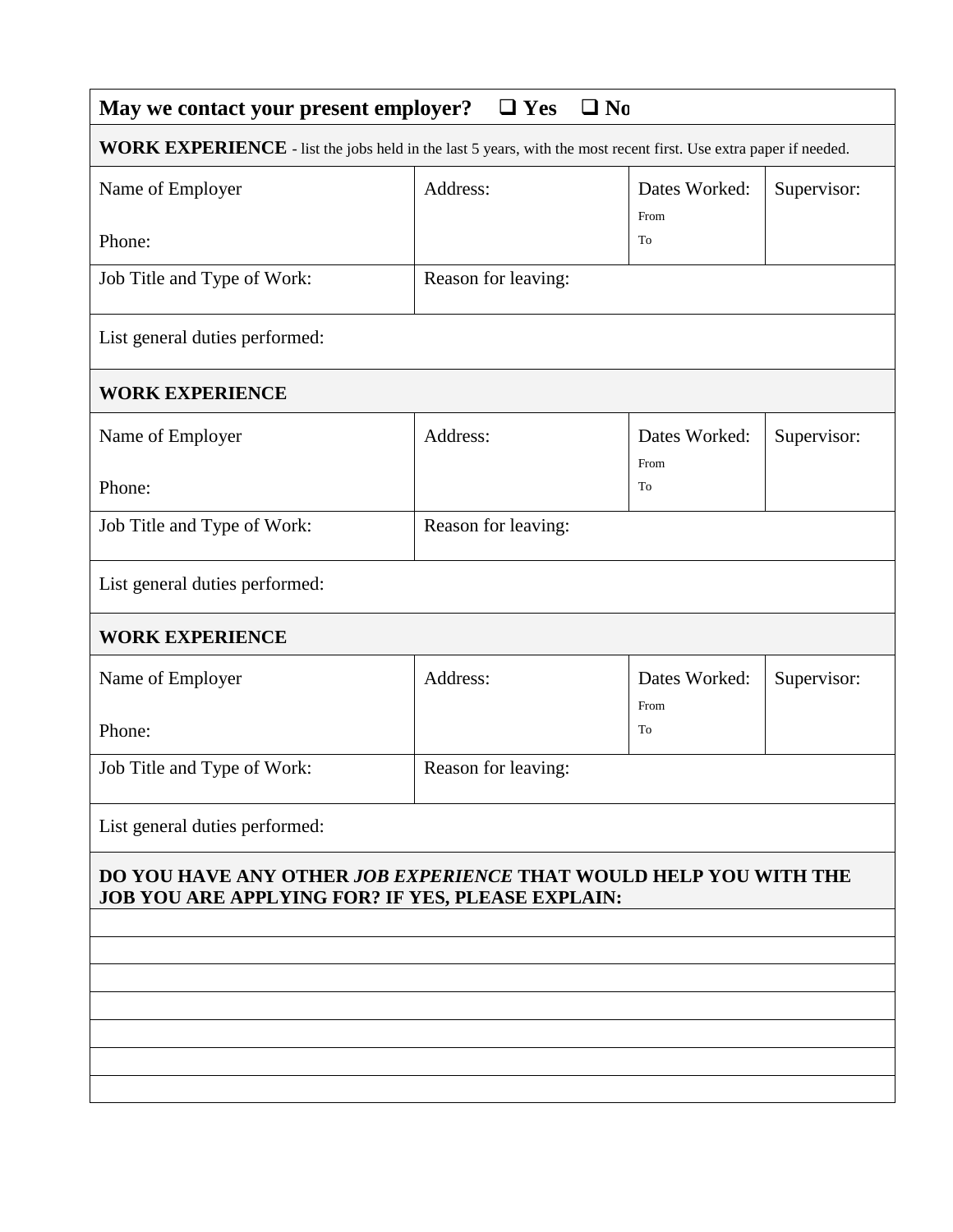| PLEASE LIST THREE REFERENCES (other than relatives or previous employers)          |                                 |                                 |  |  |  |
|------------------------------------------------------------------------------------|---------------------------------|---------------------------------|--|--|--|
| Name:                                                                              | Name:                           | Name:                           |  |  |  |
| Address:                                                                           | Address:                        | Address:                        |  |  |  |
|                                                                                    |                                 |                                 |  |  |  |
| Phone Number:                                                                      | Phone Number:                   | Phone Number:                   |  |  |  |
| Years Known:                                                                       | Years Known:                    | Years Known:                    |  |  |  |
| EDUCATIONAL BACKGROUND                                                             |                                 |                                 |  |  |  |
| High School:                                                                       | College:                        | <b>Other Training Programs:</b> |  |  |  |
| Highest Grade Completed:                                                           | <b>Highest Grade Completed:</b> |                                 |  |  |  |
| <b>Special Classes:</b>                                                            | <b>Special Classes:</b>         |                                 |  |  |  |
|                                                                                    |                                 |                                 |  |  |  |
|                                                                                    | Degrees:                        |                                 |  |  |  |
| LIST ALL TALENTS, ABILITIES AND SKILLS YOU HAVE:                                   |                                 |                                 |  |  |  |
|                                                                                    |                                 |                                 |  |  |  |
|                                                                                    |                                 |                                 |  |  |  |
|                                                                                    |                                 |                                 |  |  |  |
| PLEASE EXPLAIN WHY YOU THINK YOU WOULD BE GOOD AT THE JOB YOU<br>ARE APPLYING FOR: |                                 |                                 |  |  |  |
|                                                                                    |                                 |                                 |  |  |  |
|                                                                                    |                                 |                                 |  |  |  |
|                                                                                    |                                 |                                 |  |  |  |
|                                                                                    |                                 |                                 |  |  |  |
|                                                                                    |                                 |                                 |  |  |  |
|                                                                                    |                                 |                                 |  |  |  |
|                                                                                    |                                 |                                 |  |  |  |
|                                                                                    |                                 |                                 |  |  |  |
|                                                                                    |                                 |                                 |  |  |  |
|                                                                                    |                                 |                                 |  |  |  |
|                                                                                    |                                 |                                 |  |  |  |
|                                                                                    |                                 |                                 |  |  |  |